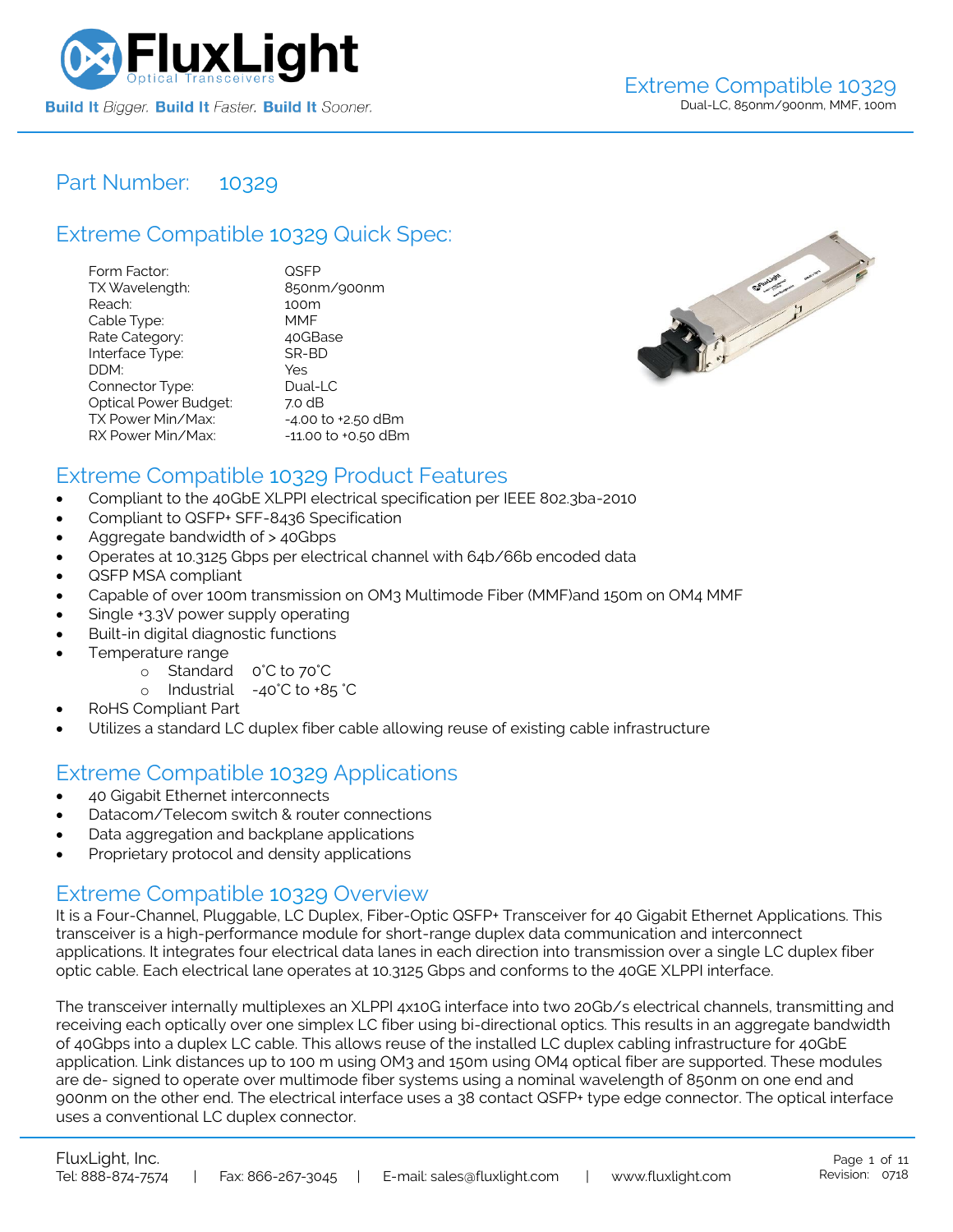



Transceiver Block Diagram

# Absolute Maximum Ratings

| <b>Parameter</b>      | <b>Symbol</b>  | <b>Min</b> | <b>Max</b> | <b>Unit</b> |
|-----------------------|----------------|------------|------------|-------------|
| Storage Temperature   | Ts             | $-40$      | +85        | $\hat{ }$   |
| <b>Supply Voltage</b> | $V_{c c T. R}$ | $-0.5$     | 4          |             |
| Relative Humidity     | RН             |            | 85         | $\%$        |

## Recommended Operating Conditions

| <b>Parameter</b>                      | <b>Symbol</b> | Min   | Typ | <b>Max</b> | <b>Unit</b>  |
|---------------------------------------|---------------|-------|-----|------------|--------------|
| <b>Operating Case Temp (Standard)</b> | Тc            | O     |     | $+70$      | °С           |
| <b>Operating Case Temp (Standard)</b> | Тc            | $-40$ |     | +85        | $^{\circ}$ C |
| Power Supply voltage                  | $V_{ccT.R}$   | 3.135 | 3.3 | 3.47       |              |
| <b>Supply Current</b>                 | lcc           |       |     | 1000       | mA           |
| Power dissipation                     | PD            |       |     | 3.5        | W            |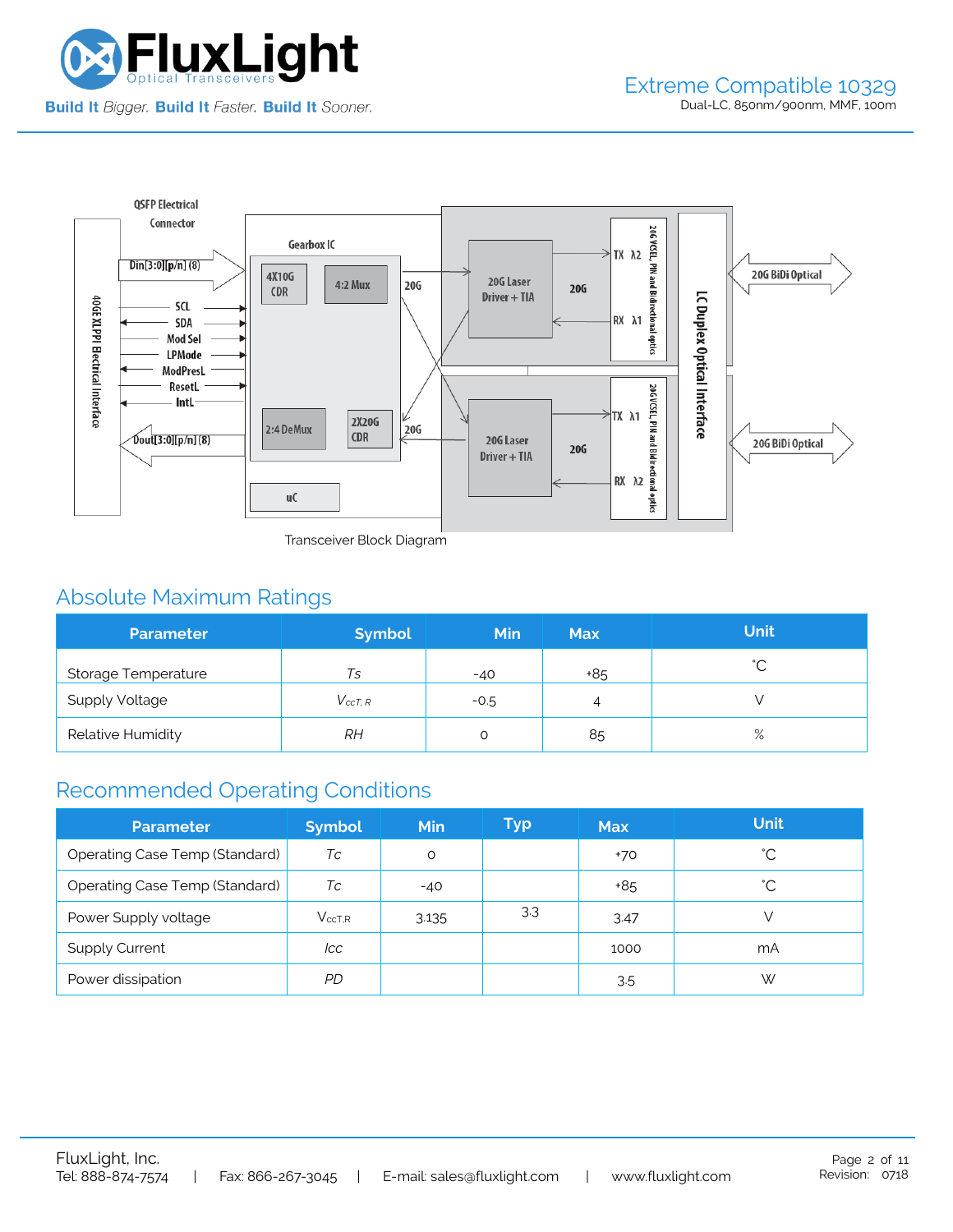

#### Electrical Characteristics **(TOP = 0 to 70 °C, VCC = 3.13 to 3.47 Volts**

| ۱۱ <sub>OP</sub> = 0 to /0 C, YCC = 3.13 to 3.4/ YOUS |               |                          |            |                |                |              |  |  |
|-------------------------------------------------------|---------------|--------------------------|------------|----------------|----------------|--------------|--|--|
| <b>Parameter</b>                                      | <b>Symbol</b> | Min                      | <b>Typ</b> | <b>Max</b>     | <b>Unit</b>    | <b>Note</b>  |  |  |
| Data Rate per Channel                                 |               |                          | 10.3125    | 11.2           | Gbps           |              |  |  |
| Power Consumption                                     |               | $\overline{\phantom{a}}$ | 2.5        | 3.5            | W              |              |  |  |
| <b>Supply Current</b>                                 | <b>Icc</b>    |                          | 0.75       | 1.0            | $\overline{A}$ |              |  |  |
| Control I/O Voltage-High                              | VIH           | 2.0                      |            | <b>Vcc</b>     | $\vee$         |              |  |  |
| Control I/O Voltage-Low                               | VIL           | $\circ$                  |            | 0.7            | $\vee$         |              |  |  |
| Inter-Channel Skew                                    | <b>TSK</b>    |                          |            | 150            | Ps             |              |  |  |
| <b>RESETL Duration</b>                                |               |                          | 10         |                | Us             |              |  |  |
| RESETL De-assert time                                 |               |                          |            | 100            | ms             |              |  |  |
| Power On Time                                         |               |                          |            | 100            | ms             |              |  |  |
| <b>Transmitter</b>                                    |               |                          |            |                |                |              |  |  |
| Single Ended Output Voltage Tolerance                 |               | 0.3                      |            | $\overline{4}$ | $\vee$         | $\mathbf{1}$ |  |  |
| Common mode Voltage Tolerance                         |               | 15                       |            |                | mV             |              |  |  |
| Transmit Input Diff Voltage                           | VI            | 120                      |            | 1200           | mV             |              |  |  |
| Transmit Input Diff Impedance                         | ZIN           | 80                       | 100        | 120            |                |              |  |  |
| Data Dependent Input Jitter                           | <b>DDJ</b>    |                          |            | 0.1            | U              |              |  |  |
| Data Input Total Jitter                               | TJ            |                          |            | 0.28           | U              |              |  |  |
| <b>Receiver</b>                                       |               |                          |            |                |                |              |  |  |
| Single Ended Output Voltage Tolerance                 |               | 0.3                      |            | $\overline{4}$ | $\vee$         |              |  |  |
| Rx Output Diff Voltage                                | Vo            |                          | 600        | 800            | mV             |              |  |  |
| Rx Output Rise and Fall Voltage                       | Tr/Tf         |                          |            | 35             | ps             | $\mathbf{1}$ |  |  |
| <b>Total Jitter</b>                                   | TJ            |                          |            | 0.7            | U              |              |  |  |
| Deterministic Jitter                                  | <b>DJ</b>     |                          |            | 0.42           | U              |              |  |  |
|                                                       |               |                          |            |                |                |              |  |  |

Note:

1.  $20~80%$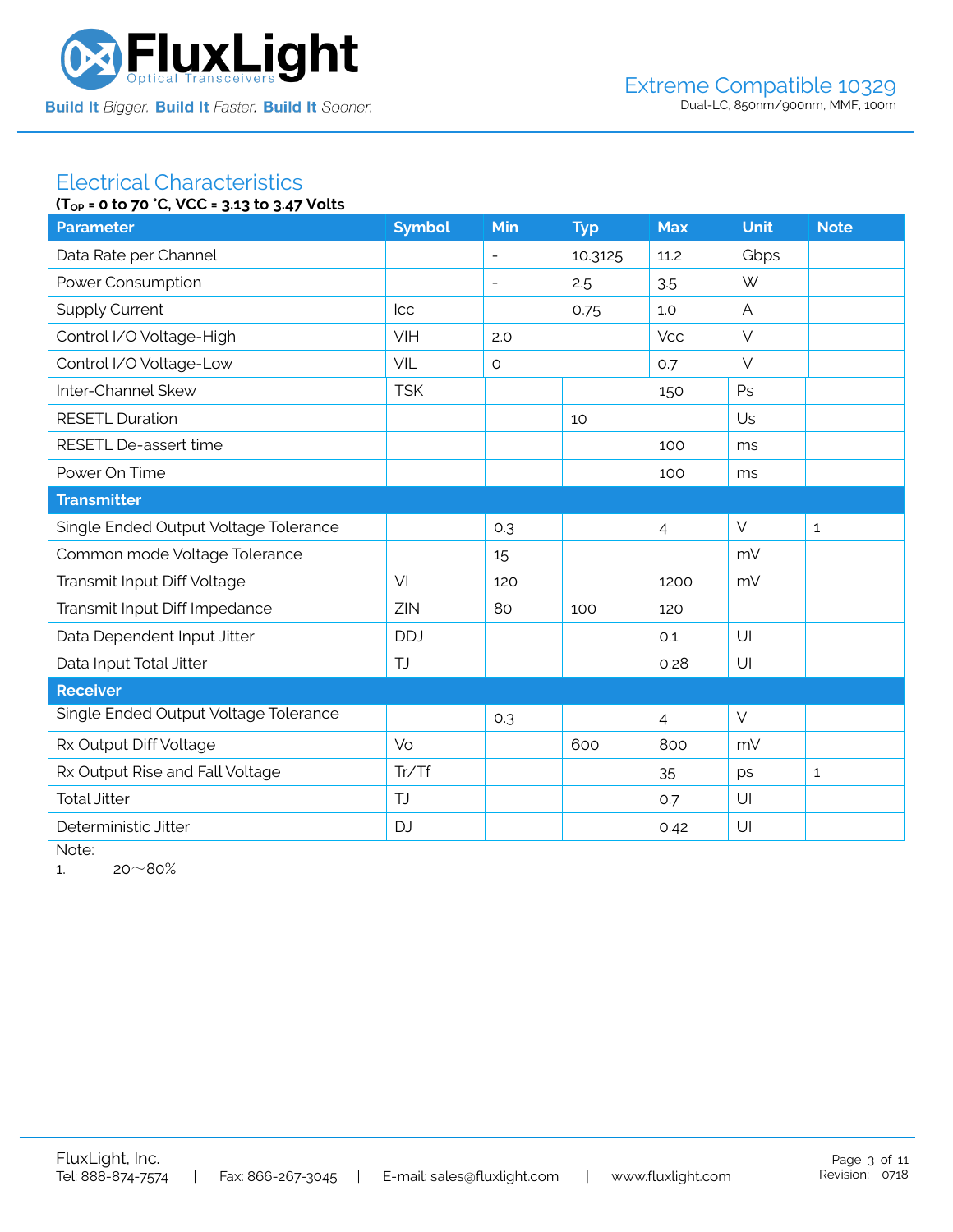

### Optical Parameters

### **(TOP = 0 to 70** °**C, VCC = 3.0 to 3.6 Volts)**

| <b>Parameter</b>                  | <b>Symbol</b>    | <b>Min</b> | <b>Typ</b> | <b>Max</b> | <b>Unit</b> | Ref.         |  |  |
|-----------------------------------|------------------|------------|------------|------------|-------------|--------------|--|--|
| <b>Transmitter</b>                |                  |            |            |            |             |              |  |  |
| Optical Wavelength CH1            | λ                | 832        | 850        | 868        | nm          |              |  |  |
| Optical Wavelength CH2            | λ                | 882        | 900        | 918        | nm          |              |  |  |
| RMS Spectral Width                | Pm               |            | 0.5        | 0.65       | nm          |              |  |  |
| Average Optical Power per Channel | Pavg             | $-4$       | $-2.5$     | $+5.0$     | dBm         |              |  |  |
| Laser Off Power Per Channel       | Poff             |            |            | $-30$      | dBm         |              |  |  |
| <b>Optical Extinction Ratio</b>   | ER               | 3.5        |            |            | dB          |              |  |  |
| Relative Intensity Noise          | Rin              |            |            | $-128$     | dB/HZ       | $\mathbf{1}$ |  |  |
| Optical Return Loss Tolerance     |                  |            |            | 12         | dB          |              |  |  |
| <b>Receiver</b>                   |                  |            |            |            |             |              |  |  |
| Optical Center Wavelength CH1     | λ                | 882        | 900        | 918        | nm          |              |  |  |
| Optical Center Wavelength CH2     | λ                | 832        | 850        | 868        | nm          |              |  |  |
| Receiver Sensitivity per Channel  | R                |            | $-11$      |            | dBm         |              |  |  |
| Maximum Input Power               | $P_{MAX}$        | $+0.5$     |            |            | dBm         |              |  |  |
| Receiver Reflectance              | Rrx              |            |            | $-12$      | dB          |              |  |  |
| LOS De-Assert                     | LOS <sub>D</sub> |            |            | $-14$      | dBm         |              |  |  |
| <b>LOS Assert</b>                 | LOS <sub>A</sub> | $-30$      |            |            | dBm         |              |  |  |
| LOS Hysteresis                    | LOS <sub>H</sub> | 0.5        |            |            | dB          |              |  |  |

Note

1. 12dB Reflection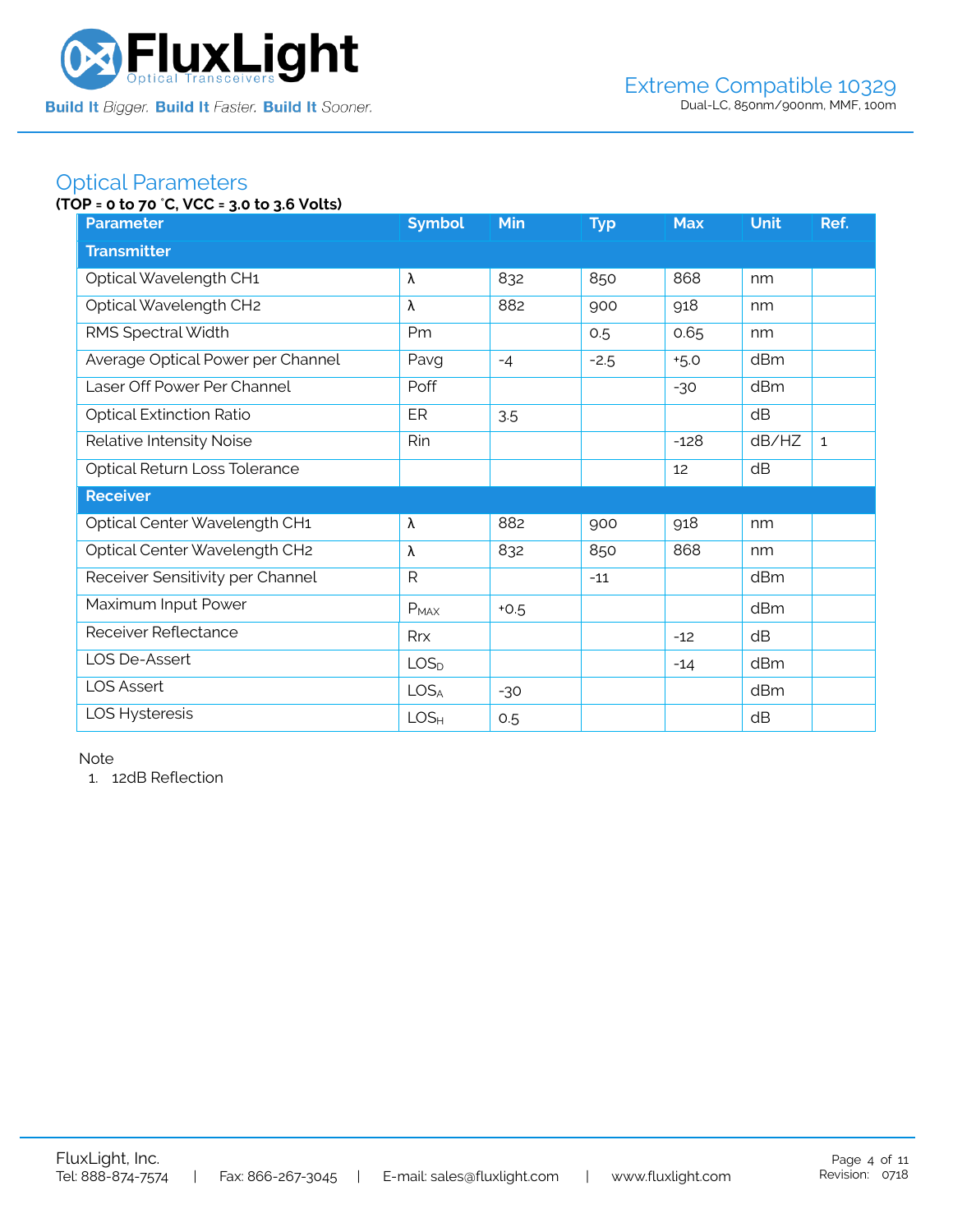

### Digitial Diagnostics Function

Digital diagnostics monitoring function is available on all QSFP+ SRBD. A 2-wire serial interface provides user to contact with module. The structure of the memory is shown in flowing. The memory space is arranged into a lower, single page, address space of 128 bytes and multiple upper address space pages. This structure permits timely access to addresses in the lower page, such as Interrupt Flags and Monitors. Less time critical time entries, such as serial ID information and threshold settings, are available with the Page Select function. The interface address used is A0xh and is mainly used for time critical data like interrupt handling in order to enable a one-time-read for all data related to an interrupt situation. After an interrupt, IntL, has been asserted, the host can read out the flag field to determine the affected channel and type of flag.

| <b>Byte Address</b> | <b>Description</b>                 | <b>Type</b> |
|---------------------|------------------------------------|-------------|
| $\Omega$            | Identifier (1 Byte)                | Read Only   |
| $1 - 2$             | Status (2 Bytes)                   | Read Only   |
| $3 - 21$            | Interrupt Flags (31 bytes)         | Read Only   |
| $22 - 23$           | Module Monitors (12 Bytes)         | Read Only   |
| $34 - 81$           | Channel Monitors (48 bytes)        | Read Only   |
| 82-85               | Reserved (4 Bytes)                 | Read Only   |
| 86-97               | Control (12 Bytes)                 | Read/Write  |
| 98-99               | Reserved (2 Bytes)                 | Read/Write  |
| 100-106             | Module and Channel Masks (7 bytes) | Read/Write  |
| 107-118             | Reserved (12 Bytes)                | Read/Write  |
| 119-122             | Reserved (4 bytes)                 | Read/Write  |
| 123-126             | Reserved (4 bytes)                 | Read/Write  |
| 127                 | Page Select Byte                   | Read/Write  |
| 128-175             | Module Thresholds (48 bytes)       | Read Only   |
| 176-223             | Reserved (48 Bytes)                | Read Only   |
| 224-225             | Reserved (2 bytes)                 | Read Only   |
| 226-239             | Reserved (14 bytes)                | Read/Write  |
| 240-241             | Channel controls (2 Bytes)         | Read/Write  |
| 242-253             | Reserved (12 Bytes)                | Read/Write  |
| 254-256             | Reserved (2 bytes)                 | Read/Write  |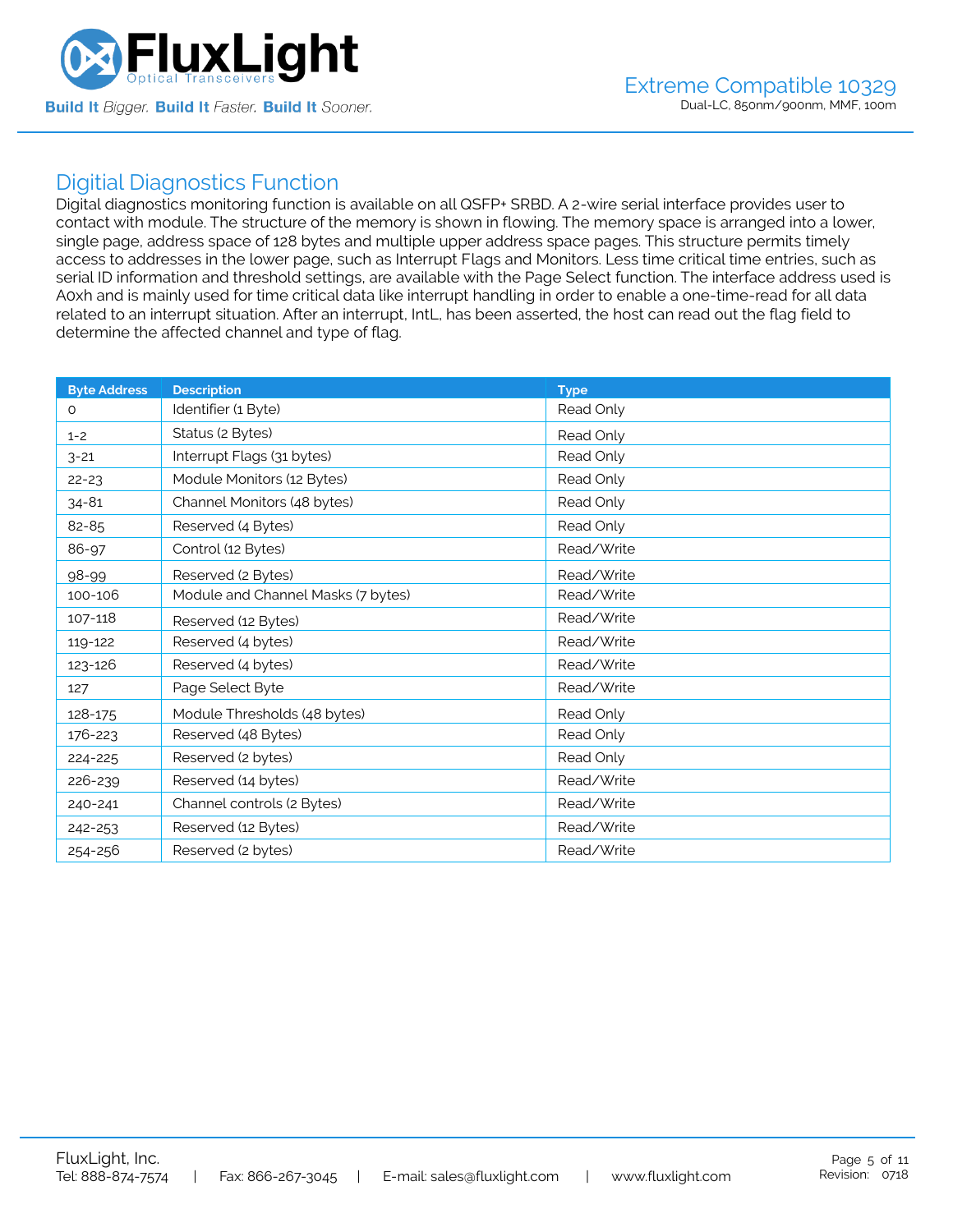

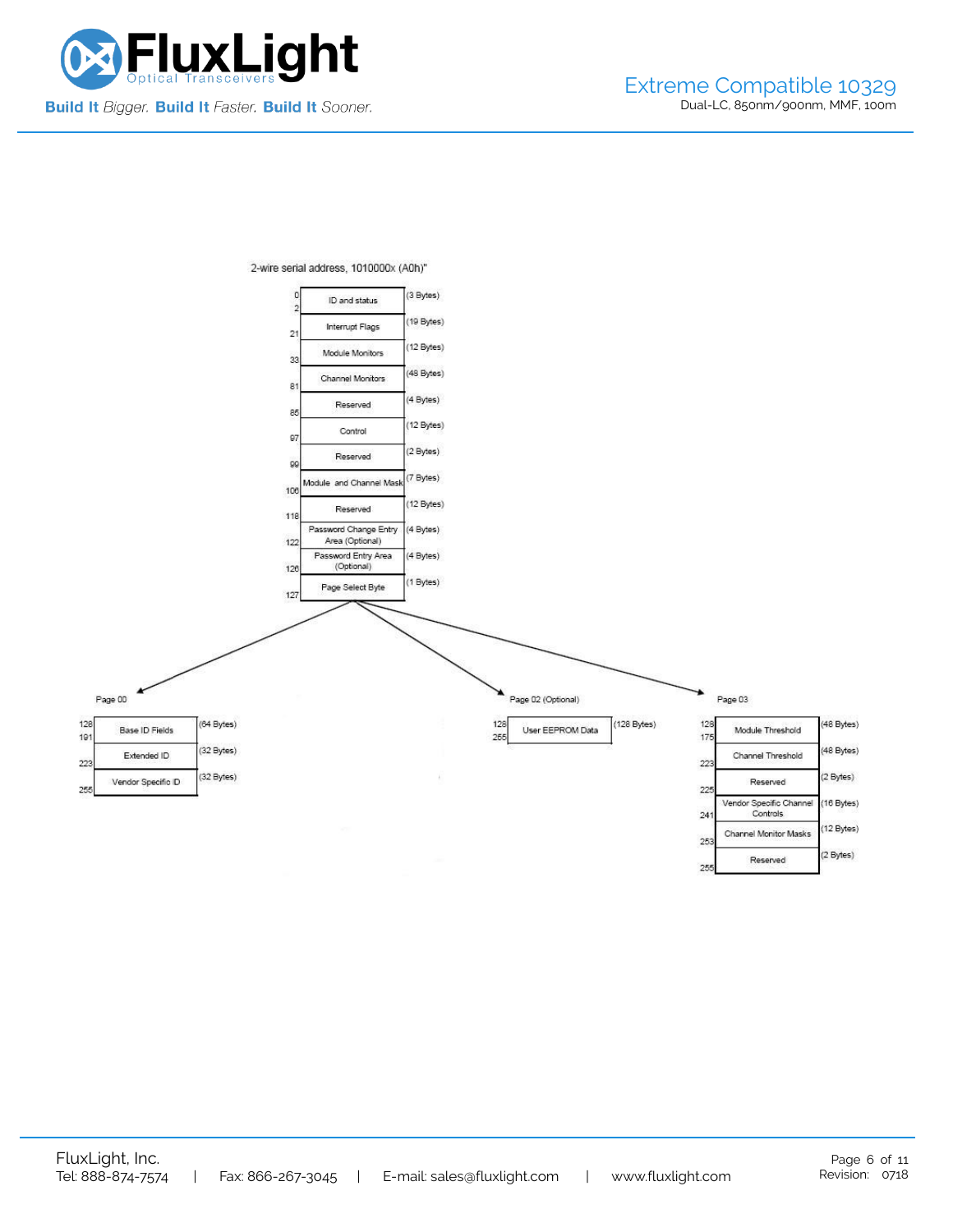

| Address | Name                                    | Description                                                                                                       |
|---------|-----------------------------------------|-------------------------------------------------------------------------------------------------------------------|
| 128     | Identifier (1 Byte)                     | Identifier Type of serial transceiver                                                                             |
| 129     | Ext. Identifier (1 Byte)                | Extended identifier of serial transceiver                                                                         |
| 130     | Connector (1 Byte)                      | Code for connector type                                                                                           |
| 131-138 | Transceiver (8 Bytes)                   | Code for electronic compatibility or optical compatibility                                                        |
| 139     | Encoding (1 Byte)                       | Code for serial encoding algorithm                                                                                |
| 140     | BR, nominal (1 Byte)                    | Nominal bit rate, units of 100 Mbits/s                                                                            |
| 141     | Extended RateSelect Compliance (1 Byte) | Tags for Extended RateSelect compliance                                                                           |
| 142     | Length SMF (1 Byte)                     | Link length supported for SM fiber in km                                                                          |
| 143     | Length E-50 um (1 Byte)                 | Link length supported for EBW 50/125 um fiber, units of 2 m                                                       |
| 144     | Length 50 um (1 Byte)                   | Link length supported for 50/125 um fiber, units of 1 m                                                           |
| 145     | Length 62.5 um (1 Byte)                 | Link length supported for 62.5/125um fiber, units of 1 m                                                          |
| 146     | Length copper (1 Byte)                  | Link length supported for copper, units of 1 m                                                                    |
| 147     | Device Tech (1 Byte)                    | Device technology                                                                                                 |
| 148-163 | Vendor name (16 Bytes)                  | QSFP vendor name (ASCII)                                                                                          |
| 164     | Extended Transceiver (1 Byte)           | Extended Transceiver Codes for InfiniBand <sup>T</sup>                                                            |
| 165-167 | Vendor OUI (3 Bytes)                    | QSFP vendor IEEE vendor company ID                                                                                |
| 168-183 | Vendor PN (16 Bytes)                    | Part number provided by QSFP vendor (ASCII)                                                                       |
| 184-185 | Vendor rev (2 Bytes)                    | Revision level for part number provided by vendor (ASCII)                                                         |
| 186-187 | Wavelength (2 Bytes)                    | Nominal laser wavelength (Wavelength = value / 20 in nm)                                                          |
| 188-189 | Wavelength Tolerance (2 Bytes)          | Guaranteed range of laser wavelength (+/- value) from Nominal wavelength<br>(Wavelength Tol. = value / 200 in nm) |
| 190     | Max Case Temp (1 Byte)                  | Maximum Case Temperature in Degrees C                                                                             |
| 191     | CC_BASE (1 Byte)                        | Check code for Base ID fields (addresses 128-190)                                                                 |
| 192-195 | Options (4 Bytes)                       | Rate Select, TX Disable, TX Fault, LOS                                                                            |
| 196-211 | Vendor SN (16 Bytes)                    | Serial number provided by vendor (ASCII)                                                                          |
| 212-219 | Date code (8 Bytes)                     | Vendor's manufacturing date code                                                                                  |
| 220     | Diagnostic Monitoring Type (1 Byte)     | Indicates which type of diagnostic monitoring is implemented                                                      |
| 221     | Enhanced Options (1 Byte)               | Indicates which optional enhanced features are implemented                                                        |
| 222     | Reserved (1 Byte)                       | Reserved                                                                                                          |
| 223     | CC_EXT                                  | Check code for the Extended ID Fields (addresses 192-222)                                                         |
| 224-255 | Vendor Specific (32 Bytes)              | Vendor Specific EEPROM                                                                                            |

Page02 is User EEPROM and its format decided by user.

The detail description of low memory and page00.page03 upper memory please see SFF-8436 document.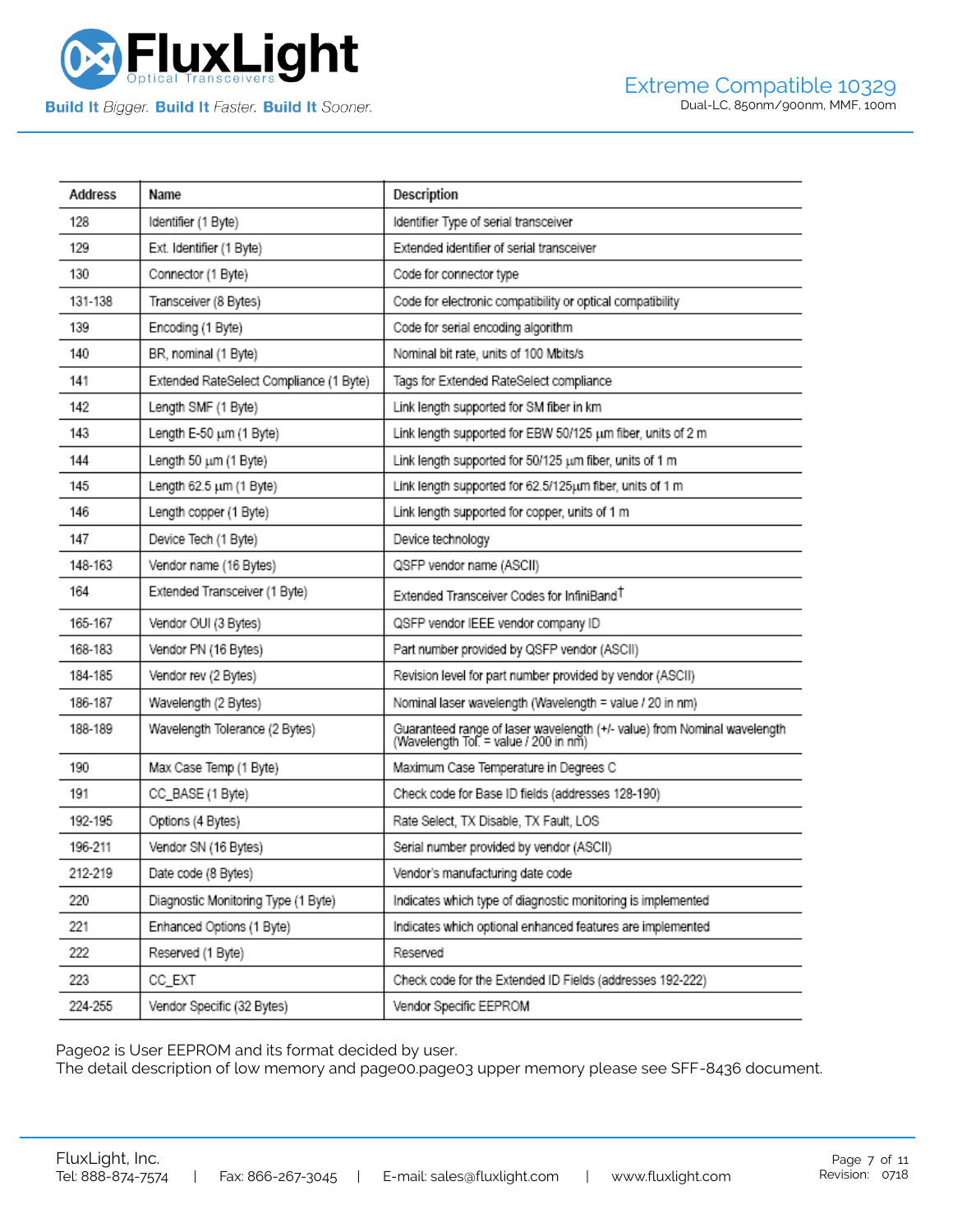

### Timing for Soft Control and Status Functions

| <b>Parameter</b>                                  | <b>Symbol</b> | <b>Max</b> | <b>Unit</b> | <b>Conditions</b>                                                                                                                                                             |
|---------------------------------------------------|---------------|------------|-------------|-------------------------------------------------------------------------------------------------------------------------------------------------------------------------------|
| <b>Initialization Time</b>                        | t_init        | 2000       | ms          | Time from power on1, hot plug or rising edge of<br>Reset until the module is fully functional2                                                                                |
| <b>Reset Init Assert Time</b>                     | t_reset_init  | 2          | μs          | A Reset is generated by a low level longer than<br>the minimum reset pulse time present on the<br>ResetL pin.                                                                 |
| Serial Bus Hardware<br>Ready Time                 | t_serial      | 2000       | ms          | Time from power on1 until module responds to<br>data transmission over the 2-wire serial bus                                                                                  |
| Monitor Data Ready<br>Time                        | t_data        | 2000       | ms          | Time from power on1 to data not ready, bit 0 of<br>Byte 2, deasserted and IntL asserted                                                                                       |
| <b>Reset Assert Time</b>                          | t_reset       | 2000       | ms          | Time from rising edge on the ResetL pin until<br>the module is fully functional2                                                                                              |
| <b>LPMode Assert Time</b>                         | ton_LPMode    | 100        | μs          | Time from assertion of LPMode (Vin:LPMode<br>=Vih) until module power consumption enters<br>lower Power Level                                                                 |
| IntL Assert Time                                  | ton_IntL      | 200        | ms          | Time from occurrence of condition triggering<br>IntL until Vout:IntL = Vol                                                                                                    |
| IntL Deassert Time                                | toff_IntL     | 500        | μs          | toff_IntL 500 µs Time from clear on read3<br>operation of associated flag until Vout:IntL = Voh.<br>This includes deassert times for Rx LOS, Tx Fault<br>and other flag bits. |
| Rx LOS Assert Time                                | ton_los       | 100        | ms          | Time from Rx LOS state to Rx LOS bit set and<br>IntL asserted                                                                                                                 |
| Flag Assert Time                                  | ton_flag      | 200        | ms          | Time from occurrence of condition triggering<br>flag to associated flag bit set and IntL asserted                                                                             |
| Mask Assert Time                                  | ton_mask      | 100        | ms          | Time from mask bit set4 until associated IntL<br>assertion is inhibited                                                                                                       |
| Mask De-assert Time                               | toff_mask     | 100        | ms          | Time from mask bit cleared4 until associated<br>IntlL operation resumes                                                                                                       |
| <b>ModSelL Assert Time</b>                        | ton_ModSelL   | 100        | $\mu s$     | Time from assertion of ModSelL until module<br>responds to data transmission over the 2-wire<br>serial bus                                                                    |
| ModSelL Deassert Time                             | toff_ModSelL  | 100        | $\mu s$     | Time from deassertion of ModSelL until the<br>module does not respond to data transmission<br>over the 2-wire serial bus                                                      |
| Power_over-ride or<br>Power-set Assert Time       | ton_Pdown     | 100        | ms          | Time from P_Down bit set 4 until module power<br>consumption enters lower Power Level                                                                                         |
| Power_over-ride or<br>Power-set De-assert<br>Time | toff_Pdown    | 300        | ms          | Time from P_Down bit cleared4 until the<br>module is fully functional3                                                                                                        |

#### **Note**:

1. Power on is defined as the instant when supply voltages reach and remain at or above the minimum specified value.

- 2. Fully functional is defined as IntL asserted due to data not ready bit, bit 0 byte 2 de-asserted.
- 3. Measured from falling clock edge after stop bit of read transaction.
- 4. Measured from falling clock edge after stop bit of write transaction.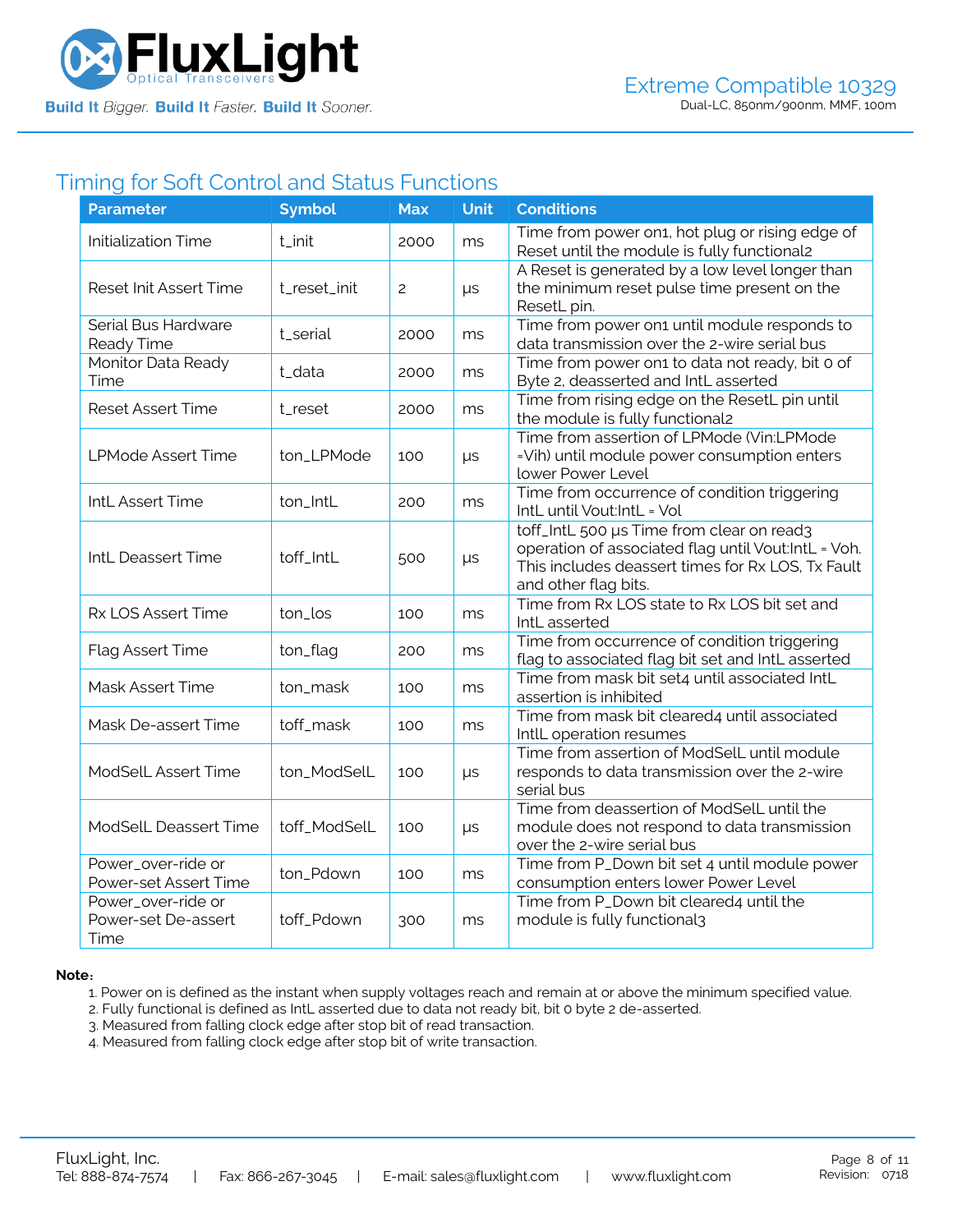

## PIN Assignment and Function Definitions

PIN Assignment



**Diagram of Host Board Connector Block Pin Numbers and Name**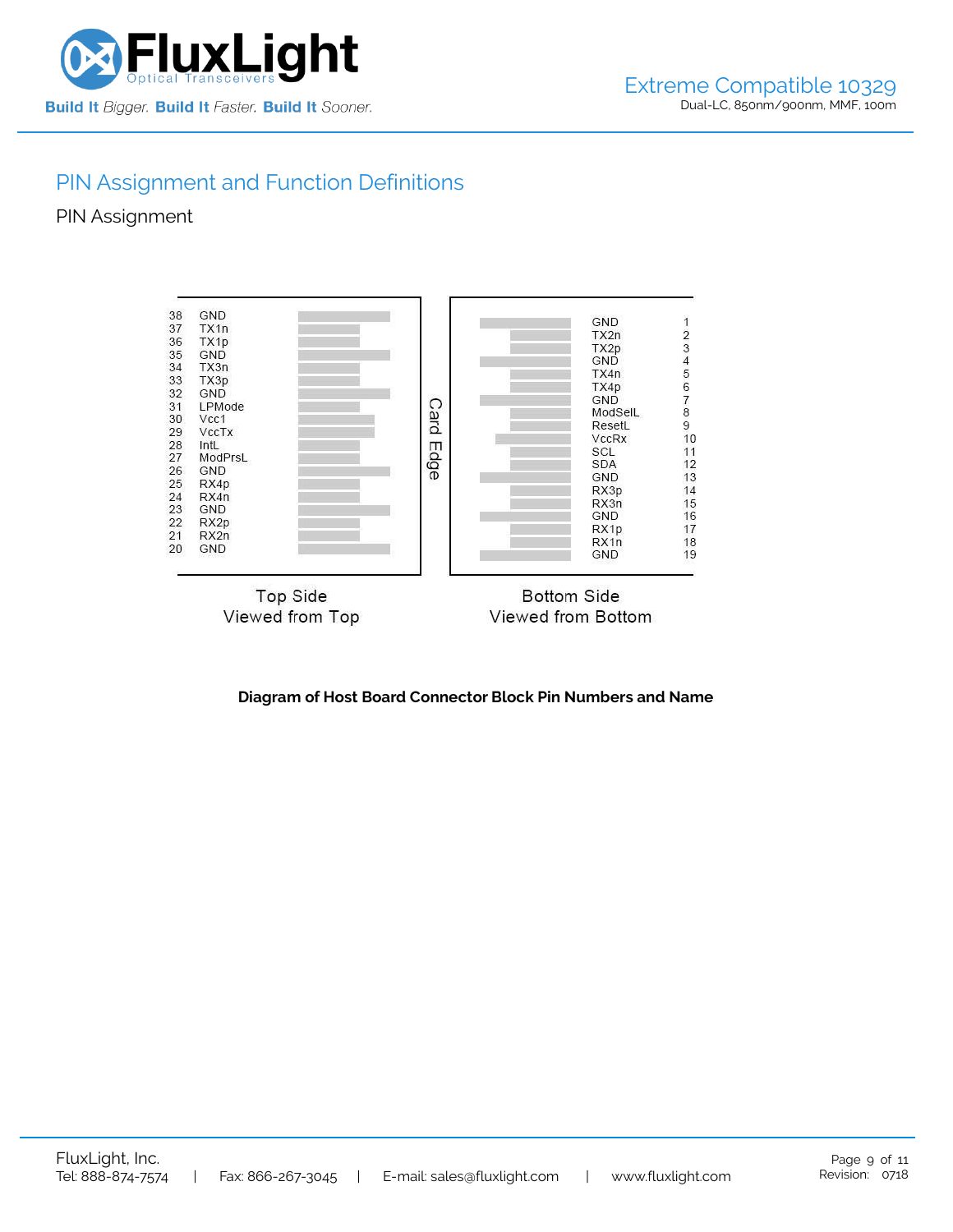

# Pin Description

| Pin            | Logic      | <b>Symbol</b>     | Name/Description                     | Ref.           |
|----------------|------------|-------------------|--------------------------------------|----------------|
| 1              |            | <b>GND</b>        | Ground                               | $\mathbf{1}$   |
| $\overline{c}$ | CML-I      | Tx2n              | Transmitter Inverted Data Input      |                |
| 3              | CML-I      | Tx <sub>2p</sub>  | Transmitter Non-Inverted Data output |                |
| 4              |            | <b>GND</b>        | Ground                               | $\mathbf{1}$   |
| 5              | CML-I      | Tx4n              | Transmitter Inverted Data Output     |                |
| 6              | CML-I      | Tx4p              | Transmitter Non-Inverted Data Output |                |
| $\overline{7}$ |            | <b>GND</b>        | Ground                               | $\mathbf{1}$   |
| 8              | LVTTL-I    | ModSelL           | Module Select                        |                |
| $\mathsf{Q}$   | LVTTL-I    | ResetL            | Module Reset                         |                |
| 10             |            | <b>VccRx</b>      | +3.3V Power Supply Receiver          | $\overline{c}$ |
| 11             | LVCMOS-I/O | <b>SCL</b>        | 2-Wire Serial Interface Clock        |                |
| 12             | LVCMOS-I/O | <b>SDA</b>        | 2-Wire Serial Interface Data         |                |
| 13             |            | <b>GND</b>        | Ground                               | 1              |
| 14             | CML-O      | Rx3p              | Receiver Inverted Data Output        |                |
| 15             | CML-O      | Rx3n              | Receiver Non-Inverted Data Output    |                |
| 16             |            | <b>GND</b>        | Ground                               | 1              |
| 17             | CML-O      | Rx1p              | Receiver Inverted Data Output        |                |
| 18             | CML-O      | Rx1n              | Receiver Non-Inverted Data Output    |                |
| 19             |            | <b>GND</b>        | Ground                               | 1              |
| 20             |            | <b>GND</b>        | Ground                               | 1              |
| 21             | CML-O      | Rx2n              | Receiver Inverted Data Output        |                |
| 22             | CML-O      | Rx <sub>2</sub> p | Receiver Non-Inverted Data Output    |                |
| 23             |            | <b>GND</b>        | Ground                               | 1              |
| 24             | CML-O      | Rx4n              | Receiver Inverted Data Output        |                |
| 25             | CML-O      | Rx4p              | Receiver Non-Inverted Data Output    |                |
| 26             |            | <b>GND</b>        | Ground                               | 1              |
| 27             | LVTTL-O    | ModPrsL           | Module Present                       |                |
| 28             | LVTTL-O    | IntL              | Interrupt                            |                |
| 29             |            | <b>VccTx</b>      | +3.3V Power Supply Transmitter       | $\overline{c}$ |
| 30             |            | Vcc1              | +3.3V Power Supply                   | 2              |
| 31             | LVTTL-I    | LPMode            | Low Power Mode                       |                |
| 32             |            | <b>GND</b>        | Ground                               | $\mathbf{1}$   |
| 33             | CML-I      | Tx3p              | Transmitter Inverted Data Output     |                |
| 34             | CML-I      | Tx3n              | Transmitter Non-Inverted Data Output |                |
| 35             |            | <b>GND</b>        | Ground                               | $\mathbf{1}$   |
| 36             | CML-I      | Tx <sub>1</sub> p | Transmitter Inverted Data Output     |                |
| 37             | CML-I      | Tx1n              | Transmitter Non-Inverted Data Output |                |
| 38             |            | <b>GND</b>        | Ground                               | $\mathbf{1}$   |

### **Notes:**